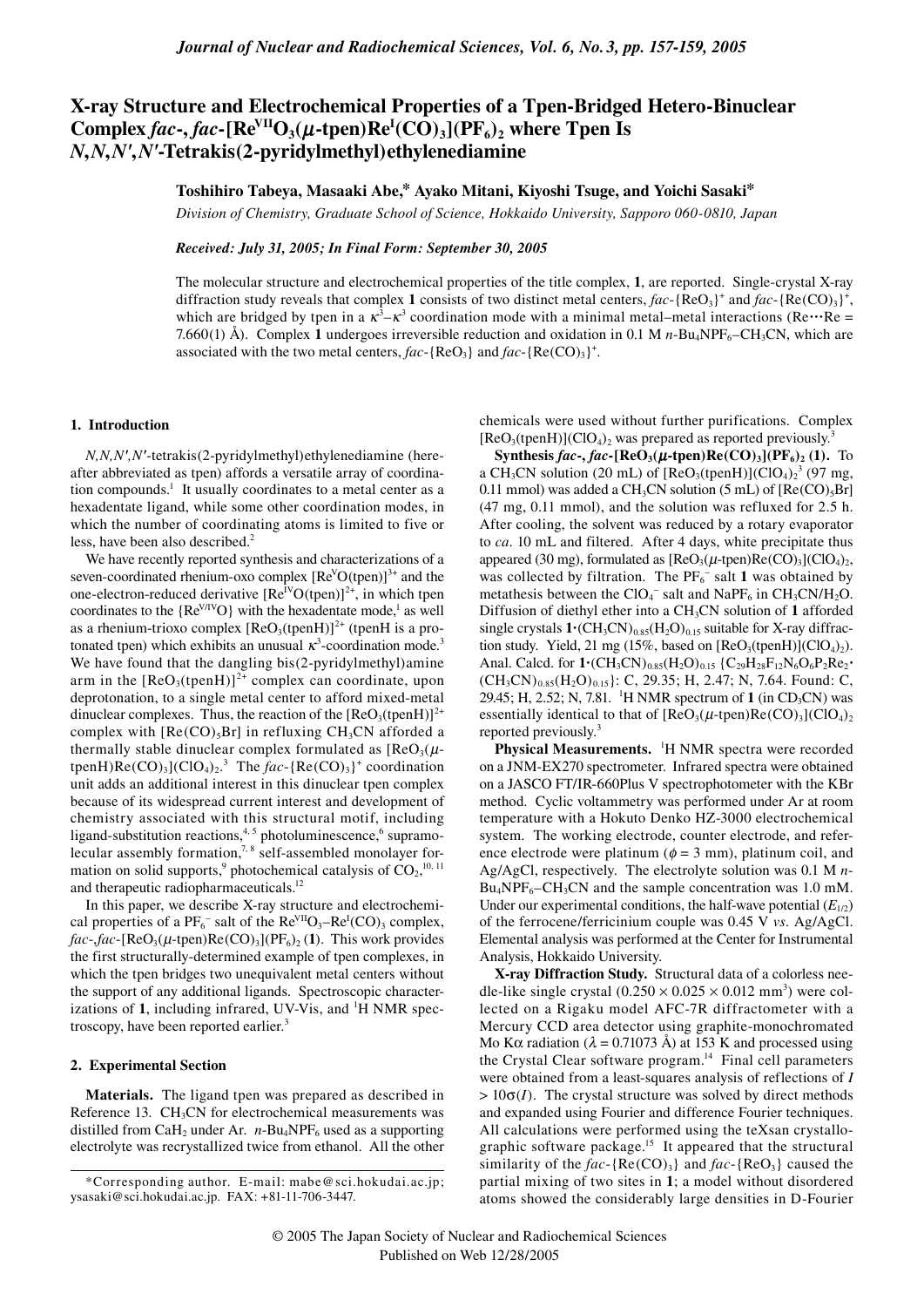map and the addition of disordered  ${ReO<sub>3</sub>}$  and  ${Re(CO)<sub>3</sub>}$ units appeared to improve R values. A 85% : 15% mixing of the two was admitted in the final structure. Isotropic and anisotropic displacement parameters were applied for the atoms with 0.15 occupancy and for all other non-hydrogen atoms, respectively. Atomic coordinates and displacement parameters were refined by a full-matrix least-squares method. The hydrogen atoms were placed at the calculated positions. Further crystallographic data are provided in Table 1.

The X-ray crystallographic file in CIF format for **1** has been deposited at the Cambridge Crystallographic Data Centre, 12 Union Road, Cambridge CB2 1EZ, UK, and copies can be obtained on request, free of charge, by quoting the publication citation and the deposition number CCDC 276472.

**TABLE 1: Crystallographic Data of**  $1 \cdot (CH_3CN)_{0.85}(H_2O)_{0.15}$ 

| empirical formula                       | $C_{307}H_{3085}N_{685}O_{615}R_{27}P_2F_{12}$ |
|-----------------------------------------|------------------------------------------------|
| fw                                      | 1256.52                                        |
| crystal system                          | monoclinic                                     |
| space group                             | P2 <sub>1</sub> /a                             |
| T, K                                    | 153                                            |
| $a, \AA$                                | 17.219(3)                                      |
| $b, \AA$                                | 12.648(2)                                      |
| $c, \AA$                                | 19.591(3)                                      |
| $\beta$ , deg                           | 110.191(1)                                     |
| $V, \AA^3$                              | 4004(1)                                        |
| Z                                       | 4                                              |
| $d_{\text{caled}}$ , g cm <sup>-3</sup> | 2.09                                           |
| no. of unique reflections               | 9139                                           |
| $\mu$ , mm                              | 6.231                                          |
| $R1$ , w $R2b$                          | 0.055, 0.120                                   |
|                                         |                                                |

 ${}^{a}$  **R1** =  $\Sigma$ ||*F*<sub>o</sub>|| – |*F*<sub>c</sub>|/ $\Sigma$ |*F*<sub>o</sub>|, wR2 = { $\Sigma$ [*w*(|*F*<sub>o</sub><sup>|2</sup> – |*F*<sub>c</sub>|<sup>2</sup>)<sup>2</sup>]/ $\Sigma$ [*w*(|*F*<sub>o</sub><sup>|2</sup>)<sup>2</sup>]}<sup>1/2</sup>,  $w = {\sigma^2(F_o^2) + [0.05(\max(F_o^2, 0) + 2F_c^2)/3]^2}^{-1}$ .

## **3. Results and Discussion**

In our previous study,<sup>3</sup> synthesis and spectroscopic properties of a  $ClO_4^-$  salt of *fac*-, *fac*-[ReO<sub>3</sub>( $\mu$ -tpen)Re(CO)<sub>3</sub>]<sup>2+</sup> were established. We have found in this study that replacement of the counter anion from  $ClO<sub>4</sub><sup>-</sup>$  to  $PF<sub>6</sub><sup>-</sup>$  provides single crystals suitable for X-ray diffraction study (see below). The  $PF_6^-$  salt of  $fac$ -, $fac$ -[ReO<sub>3</sub>( $\mu$ -tpen)Re(CO)<sub>3</sub>]<sup>2+</sup>, **1**, gives a satisfactory result of elemental analysis and spectroscopic features that are essentially identical to those of the  $ClO<sub>4</sub>^-$  salt.

**X-ray Structure.** The molecular structure of the cationic portion of **1** is presented in Figure 1, and selected interatomic distances and angles are collected in Table 2.17 The X-ray analysis unequivocally presents dinuclear structure of **1**, in which two heterometallic centers  $fac$ -{ $Re<sup>I</sup>(CO)<sub>3</sub>$ }<sup>+</sup> and  $fac$ -



**Figure 1.** An ORTEP drawing of the cationic portion of  $1 \cdot (CH_3CN)_{0.85}(H_2O)_{0.15}$  at 50% probability level. Hydrogen atoms are omitted for clarity.

**TABLE 2: Selected Interatomic Distances (Å) and Angles**   $(\text{deg})$  for  $1 \cdot (\text{CH}_3\text{CN})_{0.85}(\text{H}_2\text{O})_{0.15}$ 

| $Re(1) - C(1)$        | 1.942(9) | $Re(2)-O(4)$          | 1.694(7) |
|-----------------------|----------|-----------------------|----------|
| $Re(1) - C(2)$        | 1.897(8) | $Re(2) - O(5)$        | 1.714(6) |
| $Re(1) - C(3)$        | 1.916(7) | $Re(2)-O(6)$          | 1.716(6) |
| $Re(1) - N(1)$        | 2.194(7) | $Re(2) - N(4)$        | 2.339(7) |
| $Re(1) - N(2)$        | 2.148(6) | $Re(2) - N(5)$        | 2.264(8) |
| $Re(1) - N(3)$        | 2.138(6) | $Re(2) - N(6)$        | 2.272(7) |
| $Re(1) \cdots Re(2)$  | 7.660(1) |                       |          |
| $N(1) - Re(1) - C(1)$ | 171.6(3) | $O(4) - Re(2) - O(5)$ | 107.2(3) |
| $N(1) - Re(1) - C(2)$ | 97.4(3)  | $O(4) - Re(2) - O(6)$ | 107.2(3) |
| $N(1) - Re(1) - C(3)$ | 98.1(3)  | $O(4) - Re(2) - N(4)$ | 156.7(3) |
| $N(2) - Re(1) - C(1)$ | 94.9(3)  | $O(4) - Re(2) - N(5)$ | 88.8(3)  |
| $N(2) - Re(1) - C(2)$ | 176.7(3) | $O(4) - Re(2) - N(6)$ | 88.1(3)  |
| $N(2) - Re(1) - C(3)$ | 91.7(3)  | $O(5) - Re(2) - O(6)$ | 105.8(3) |
| $N(3) - Re(1) - C(1)$ | 94.1(3)  | $O(5) - Re(2) - N(4)$ | 85.3(3)  |
| $N(3) - Re(1) - C(2)$ | 96.5(3)  | $O(5) - Re(2) - N(5)$ | 155.4(3) |
| $N(3) - Re(1) - C(3)$ | 173.4(3) | $O(5) - Re(2) - N(6)$ | 87.9(3)  |
| $C(1) - Re(1) - C(2)$ | 88.1(3)  | $O(6) - Re(2) - N(4)$ | 87.4(3)  |
| $C(1) - Re(1) - C(3)$ | 88.3(3)  | $O(6) - Re(2) - N(5)$ | 86.4(3)  |
| $C(2) - Re(1) - C(3)$ | 89.7(3)  | $O(6) - Re(2) - N(6)$ | 154.7(3) |
| $Re(1) - C(1) - O(1)$ | 175.9(9) |                       |          |
| $Re(1)-C(2)-O(2)$     | 172.5(7) |                       |          |
| $Re(1) - C(3) - O(3)$ | 177.0(7) |                       |          |

 ${Re<sup>VII</sup>O<sub>3</sub>}^+$  are bridged by tpen with a  $\kappa^3 - \kappa^3$  coordination mode. The  $\text{Re}(1) \cdots \text{Re}(2)$  separation was 7.660(1) Å. This is the first example of structurally-determined tpen-complexes in which heterometallic groups are bridged by a single tpen without the support of any additional ligands.

Each metal center is coordinated by a tridentate bis(2 pyridylmethyl)amine group of tpen, which completes the distorted octahedral geometry around the rhenium centers with a "C<sub>3</sub>N<sub>3</sub>" donor set for Re(1) and an "O<sub>3</sub>N<sub>3</sub>" donor set for Re(2). The  $fac$ -{ $Re<sup>I</sup>(CO)<sub>3</sub>$ }<sup>+</sup> and  $fac$ -{ $Re<sup>VII</sup>O<sub>3</sub>$ }<sup>+</sup> groups show no unusual structural features as compared to the corresponding derivatives in literatures.<sup>18−21</sup> The Re–N<sub>amine</sub> distances are somewhat longer than the  $Re-N_{py}$  distances for both  $Re$  centers, resulted from the  $sp^3$ - and  $sp^2$ -hybridized nitrogen donors, respectively. The structure of **1** also illustrates that the coordination of the  $fac$ -{Re<sup>I</sup>(CO)<sub>3</sub>}<sup>+</sup> core to the  $fac$ -[ReO<sub>3</sub>(tpenH)]<sup>2+</sup> complex does not give significant structural perturbation to the  $fac$ -{ $Re<sup>VII</sup>O<sub>3</sub>$ <sup>+</sup> core which is present in the opposite end.

**Cyclic Voltammetry.** Cyclic voltammogram of **1** (1 mM) in the potential range between –2.00 and +2.20 V vs. Ag/AgCl in a 0.1 M  $n$ -Bu<sub>4</sub>NPF<sub>6</sub>–CH<sub>3</sub>CN solution is shown in Figure 2.



**Figure 2.** Cyclic voltammogram (CV) of 1 in 0.1 M  $n$ -Bu<sub>4</sub>NPF<sub>6</sub>–  $CH<sub>3</sub>CN$  at a scan rate of 0.1 V/s with a process labeling scheme. The inset shows the scan rate dependence (0.1, 0.5, 1.0, and 2.0 V/s) of CVs associated with the first redox process.